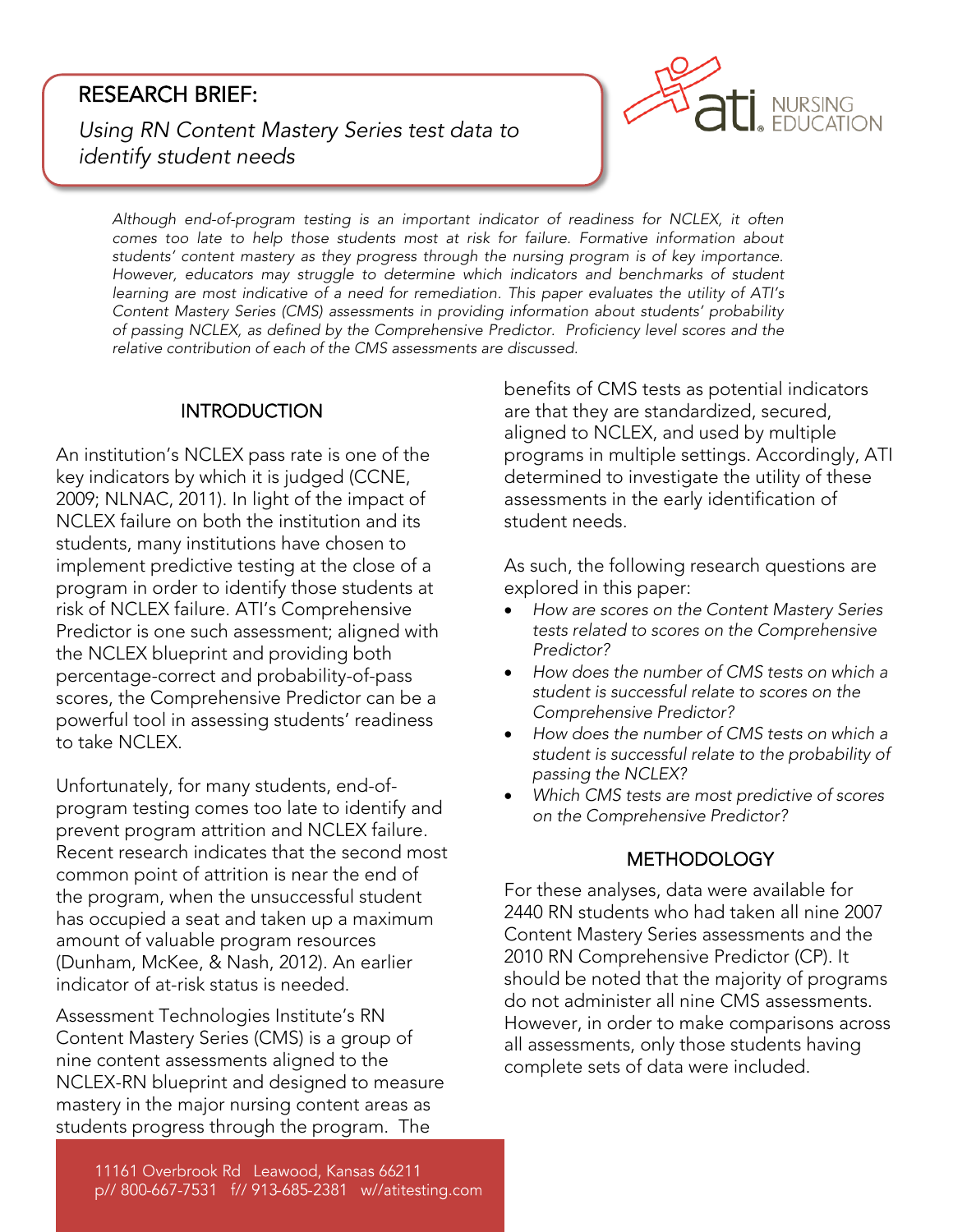Percentage correct scores were available for Comprehensive Predictor. Additionally, scores on the CMS tests were transformed into. proficiency scores based upon the cut score

study performed by ATI. For more information on the procedures used to derive the proficiency levels, as well as the specific cut scores for each assessment, the reader is directed to the executive

summary for the RN Content Mastery Series standard setting study (ATI, 2007). For the Comprehensive Predictor, percentage correct scores were converted to a probability of passing NCLEX based on the expectancy table developed for the assessment (ATI, 2010). developed for the assessment (ATI, 2010).

# $\frac{1}{2}$

### *Relationship between CMS and Comprehensive Predictor test scores*

In order to evaluate the relationship between scores on each of the Content Mastery Series tests and the Comprehensive Predictor, the correlation between each assessment and the Comprehensive Predictor was calculated. shown in Table 1. shown in Table 1.

Table 1 Correlation between each CMS  $as$ s assessment and Comprehensive Pred

| Assessment                                  |      |  |
|---------------------------------------------|------|--|
| Adult Med-Surg                              | .577 |  |
| <b>Community Health</b>                     | .376 |  |
| Fundamentals                                | .487 |  |
| Leadership                                  | .507 |  |
| Maternal Newborn                            | .527 |  |
| Mental Health                               | .510 |  |
| Nursing Care of Children                    | .505 |  |
| Nutrition                                   | .541 |  |
| Pharmacology                                | .507 |  |
| Note: All correlations significant, p<.001. |      |  |

 $N = 2440$ 

Correlations show that there is a moderate to the CMS tests and the Comprehensive Predictor; the strongest zero-order correlation with CP is Adult Med-Surg ( $r = .577$ ) and the weakest is Community

Health  $(r=.376)$ .  $\cdots$ 

### *CMS Proficiency Levels*  **Predictor achievement** *Predictor achievement*

Because proficiency-level rather than<br>percentage-correct scores are often used to inform faculty decisions, proficiency-level scores were examined in relation to Comprehensive Predictor scores. Specifically, for this analysis, success on a CMS assessment was defined as achievement at Level 2 or above. Individuals were then grouped according to the number of CMS tests on which they were successful ( $0$  to  $9$ ), and the mean CP scores for each of these groups were compared (Table 2) compared  $\alpha$ , there  $\alpha$ ,

*Table 2. Comprehensive Predictor means by number of CMS test successes*

| # of CMS                                    |     |       |
|---------------------------------------------|-----|-------|
| <b>Successes</b>                            | n   | Mean  |
| 9                                           | 348 | 78.03 |
| 8                                           | 347 | 75.53 |
| 7                                           | 322 | 73.17 |
| 6                                           | 309 | 70.64 |
| 5                                           | 297 | 68.31 |
| 4                                           | 286 | 67.15 |
| 3                                           | 222 | 64.20 |
| 2                                           | 165 | 62.33 |
| 1                                           | 111 | 58.28 |
| Ω                                           | 33  | 55.98 |
| $\Gamma$ (0.2421) $\Gamma$ 240.1 $\sim$ 001 |     |       |

 $\sum_{i=1}^{n}$ 

The pattern of Comprehensive Predictor group<br>means shows that the group with the highest mean score was successful (Proficiency Level 2 mean score mas succession, completely level 2<br>or above) on all 9 CMS tests With each or above) on all 9 CMS tests. With each

*Seventy-eight percent of*  **on all 9 CMS tests were "highly** *on all 9 CMS tests were "highly likely to pass NCLEX."*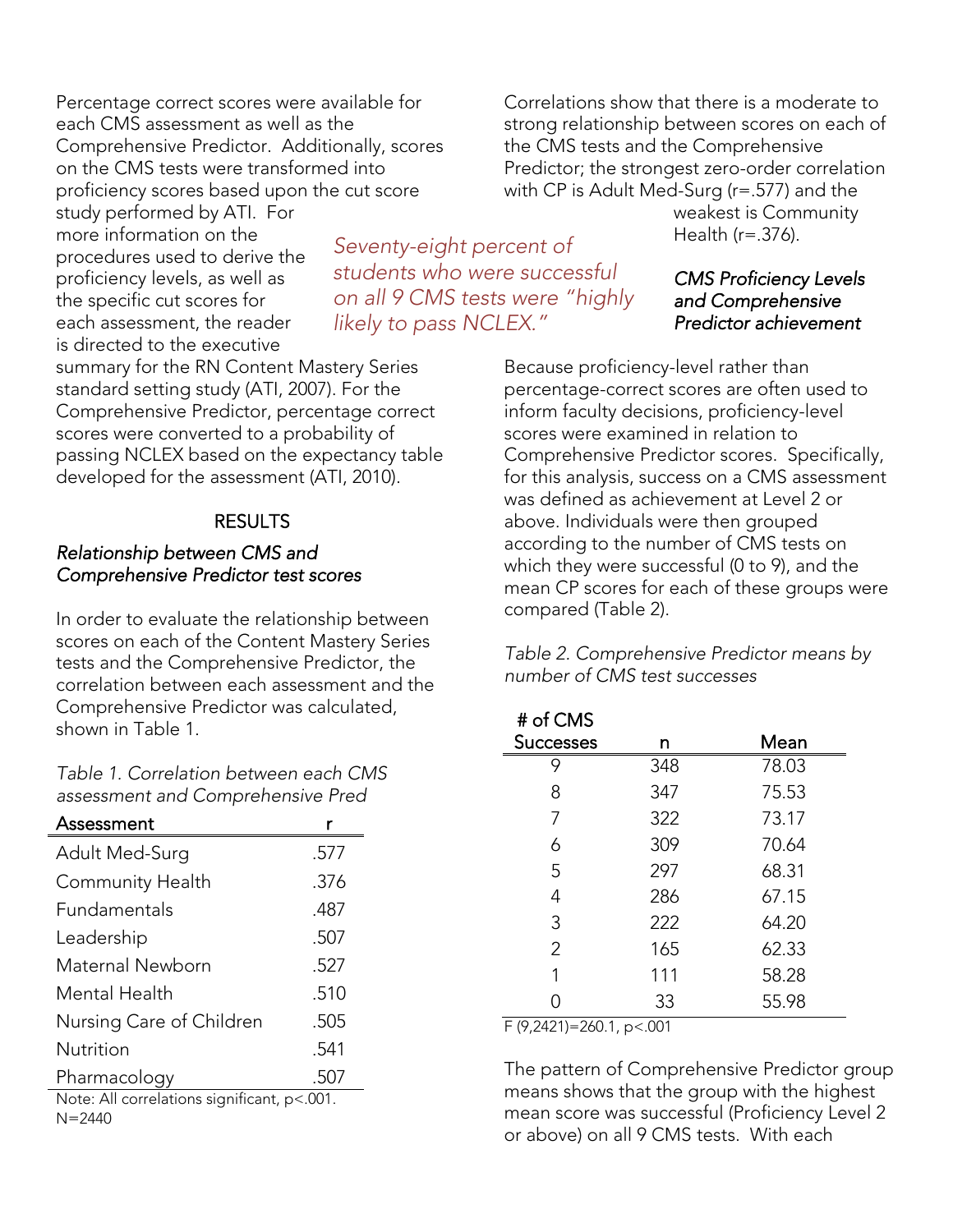

*Figure 1. Percentage of students in each CMS success group considered "highly* 

unsuccessful test score, the group mean drops<br>an average of 2.45 points (range: 1.16-4.04). While this decline in mean Comprehensive Predictor scores is both statistically significant and meaningful, it may be difficult to interpret in terms of actual student outcomes. To facilitate a practical interpretation, students' CP scores were dichotomized on the basis of their associated predicted probability of pass. For the purposes of this analysis, students with a 96% or greater probability of passing NCLEX were classified as being "highly likely to pass." This dividing point was intentionally set at a high score point in order to support the classification of "highly likely to pass," and in no way suggests that institutions should set a similarly stringent benchmark for achievement on the Comprehensive Predictor. Figure 1 displays the percentage of students in each CMS success group who were classified as being "bighty to pass"

Seventy-eight percent of students who were to pass NCLEX." This percentage dropped to 63% for students successful on eight CMS tests, and to 44% for students successful on seven. The percentage of students in the "highly likely to pass" category continued to decrease with each additional unsuccessful CMS test. CMS test.

being "highly likely to pass."

## *CMS scores as predictors of Comprehensive Predictor achievement*

While Figure 1 shows the impact of CMS test<br>failure on the classification of "highly likely to pass," it does not explain the contribution of individual content area tests to the prediction of achievement on the Comprehensive Predictor. Regression analysis of the data showed that, taken together, the set of 9 Content Mastery Series exams explains 56% of the variability in Comprehensive Predictor scores ( $R^2$  = .563, p < .01). In order to examine the relative contribution of each exam in a set of highly correlated predictors, a relative weights analysis (Tonidandel & LeBreton, 2011) was performed. Figure 2 shows the percentage of accounted-for variance attributed to each of the CMS tests. the CMS tests.

An examination of the relative weights shows<br>that the three CMS tests that contribute the most to prediction of CP performance are Med-Surg, Nutrition, and Maternal-Newborn (14.9%, 13.9%, 12.9% of  $R^2$  accounted for, (14.9%, 13.9%, 12.9% of R<sup>-</sup>accounted for,<br>respectively), while Community Health ma the least contribution (3.9%). With the exception of Community Health, all of the CMS tests make substantial contributions toward the prediction of CP performance. prediction of CP performance.